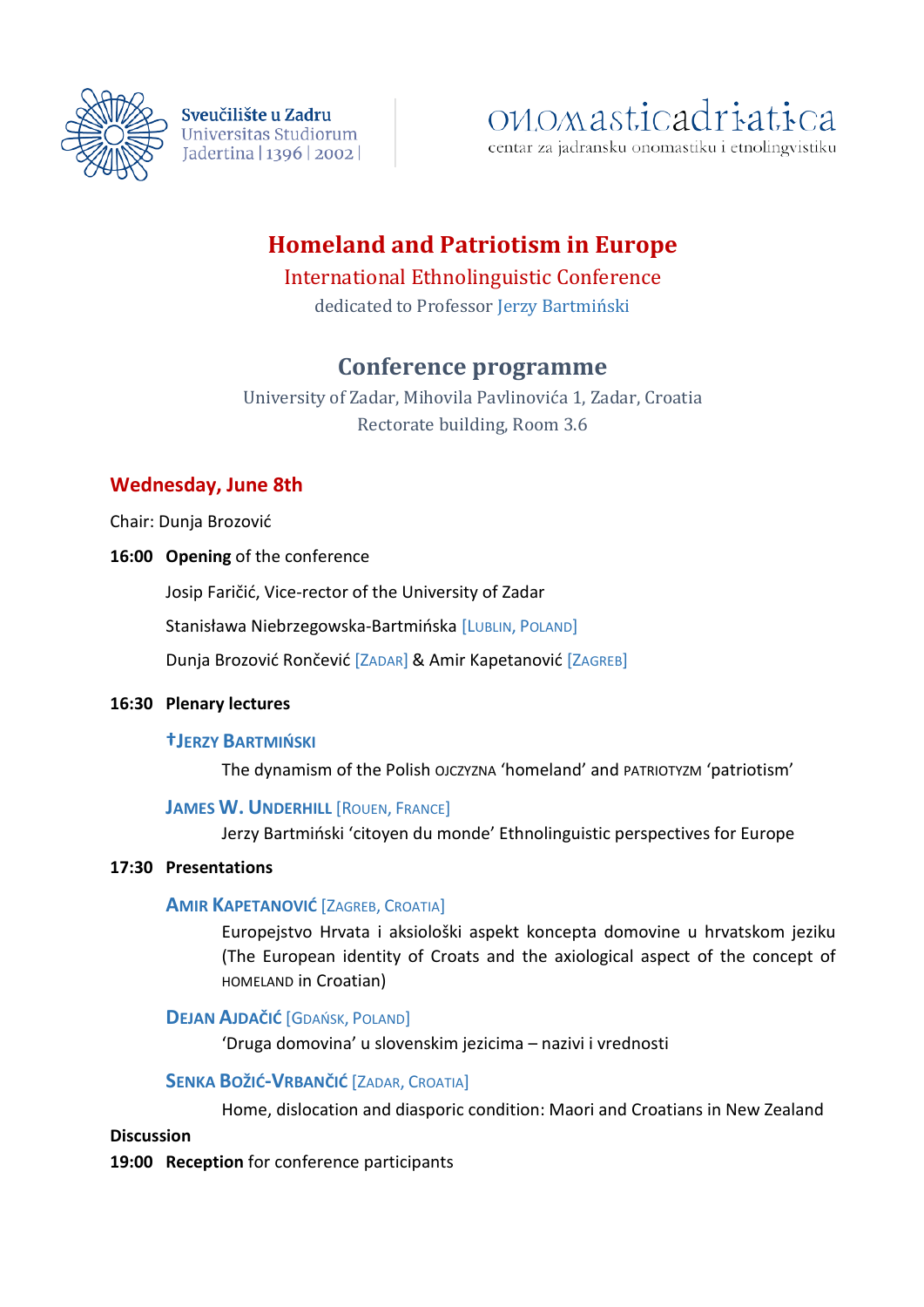

Sveučilište u Zadru Universitas Studiorum Jadertina | 1396 | 2002 |

# onomasticadriatica

centar za jadransku onomastiku i etnolingvistiku

# **Thursday, June 9th**

Chair: Maciej Czerwiński

#### **9:30 Presentations**

#### **ALENA RUDENKA** [MINSK, BELARUS]

The Grand Duchy of Lithuania: An imaginary homeland or the key to Belarusian identity?

#### **ROMAN GAWARKIEWICZ, BARBARA RODZIEWICZ** [SZCZECIN, POLAND]

Patriotyzm i ojczyzna w świadomości kolektywnej młodych Polaków, Niemców i Rosjan (Patriotism and homeland in the collective consciousness of young Poles, Germans and Russians)

#### **MAGDALENA SZULC**-**BRZOZOWSKA** [LUBLIN, POLAND]

Koncept patriotyzmu w języku polskim i niemieckim - analiza kontrastywna (The concept of patriotism in Polish and German – a contrastive analysis)

#### **11: 00 - 11:30** Coffe break

#### **ALINE VIVIAND** [WROCŁAW, POLAND]

Ideological profiles of homeland in the French press

#### **MARIYA KIRILOVA KITANOVA** [SOPHIA, BULGARIA]

The concept of HOMELAND in the associative view of Bulgarians

#### **STANA RISTIĆ / IVANA LAZIĆ KONJIK** [BELGRADE, SERBIA]

The concept of HOMELAND in Serbian. Analysis of the language system

#### **Discussion**

**14:00** Lunch

Chair: Senka Božić Vrbančić

#### **16:00** Round Table

#### **IULIIA PYSMENNA** [KIYV, UKRAINE; ITALY]

Concept of HOMELAND in the modern Ukrainian media texts

#### **VIKTORIYA SEREDA** [LVIV, UKRAINE; GERMANY]

Displacement and belonging: case of Ukraine